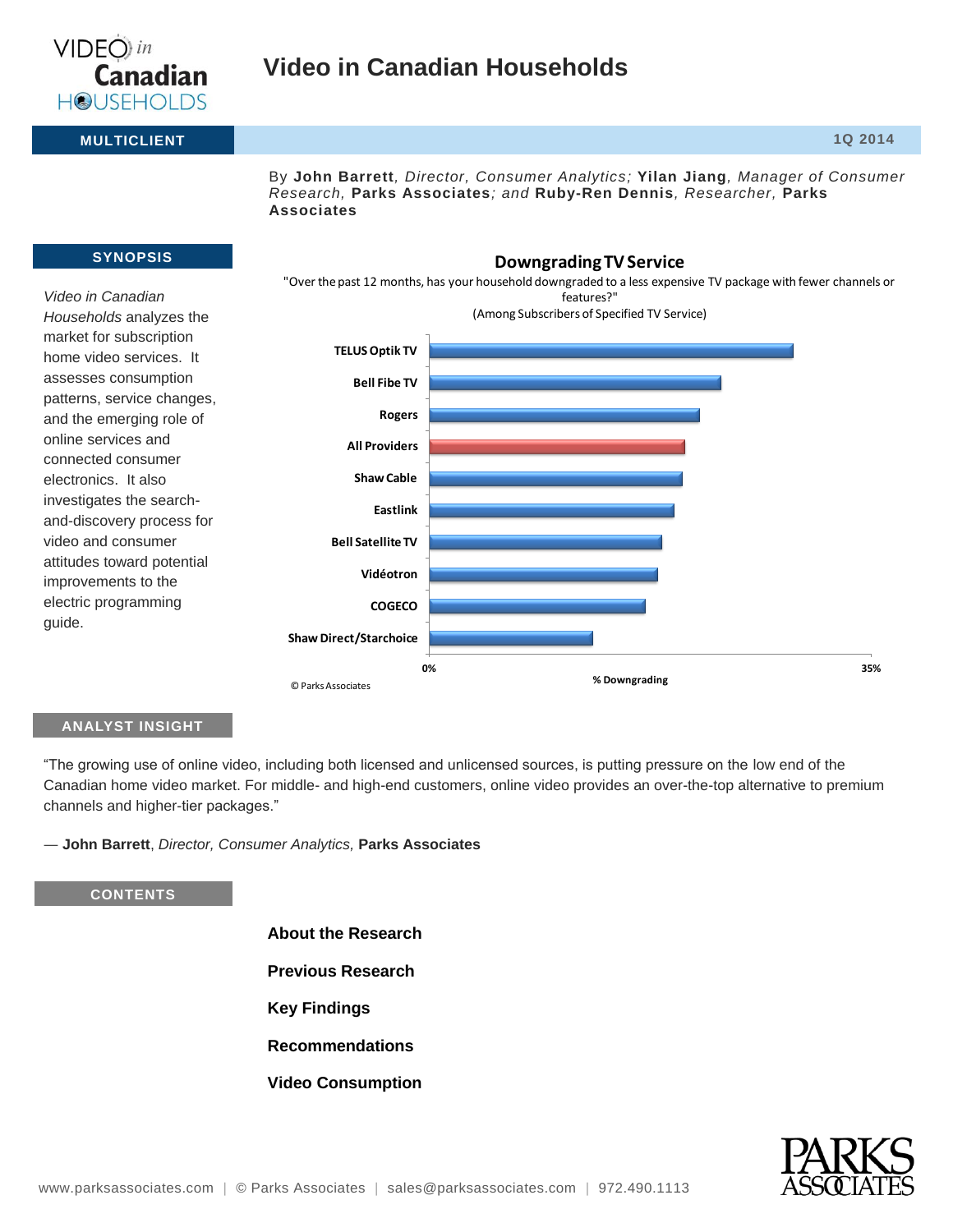

**MULTICLIENT 1Q 2014**

### **CONTENTS**

- Video Consumption by Device: U.S. vs. Canada (2013)
- Sources of Video: U.S. vs. Canada (2013)
- Sources of TV Video: U.S. vs. Canada (2013)
- Sources of Computer Video: U.S. vs. Canada (2013)
- Drivers of Tablet/Smartphone Video (Q4/13)
- Drivers of Tablet/Smartphone Video by Age (Q4/13)

## **Communications & Entertainment Services: Voice**

- Satisfaction with Home Telephone Service by Provider  $(Q4/13)$
- Satisfaction with Mobile Service by Provider (Q4/13)

## **Communication & Entertainment Services: Data**

- Services Received from Internet Provider (Q4/13)
- Desired Broadband Features (Q4/13)
- Top Desired Broadband Features by Service Provider (Q4/13)
- Satisfaction with Broadband Service by Provider (Q4/13)

## **Communication & Entertainment Services: Video**

- Pay-TV Features (Q4/13)
- Use of Pay-TV Features (Q4/13)
- Use of Video-On-demand (Q4/13)
- Change in Feature Use (Q4/13)
- Change in Video-On-demand Use (Q4/13)
- Satisfaction with TV Service by Provider (Q4/13)
- Top Two TV Service Features (Q4/13)
- Willingness to Switch for Top Features (Q4/13)
- Willingness to Switch for Top Features by Provider (Q4/13)
- Downgrading TV Service by Provider (Q4/13)
- Changes to TV Service when Downgrading (Q4/13)
- Top Changes to TV Service when Downgrading by Service Provider (Q4/13)
- Downgrading TV Service & Internet Video (Q4/13)
- Likelihood of Downgrading TV Service by Provider (Q4/13)
- Likelihood of Upgrading TV Service by Provider (Q4/13)
- Likelihood of Changing TV Service Providers by Provider (Q4/13)
- Likelihood of Canceling TV Service by Provider (Q4/13)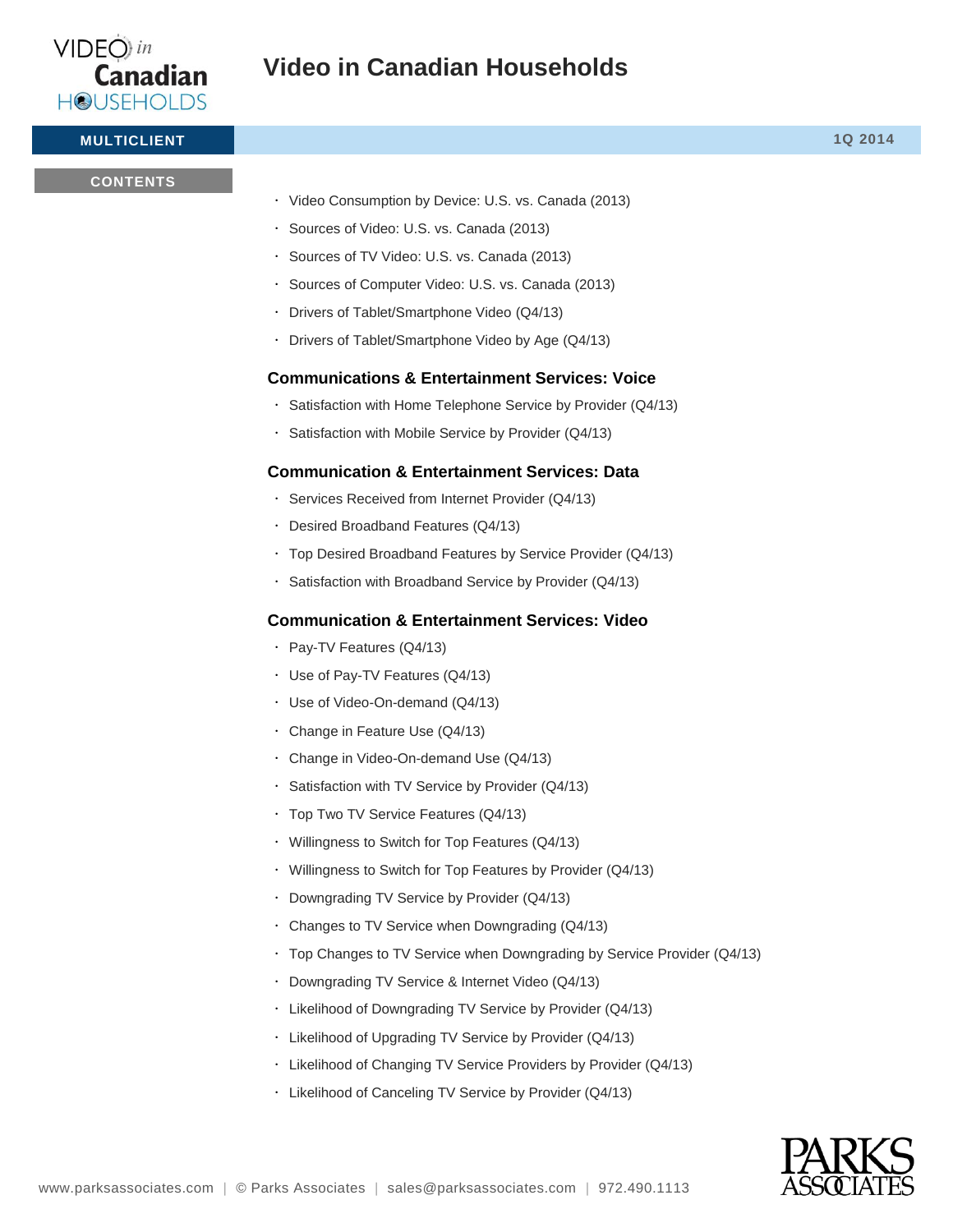

**MULTICLIENT 1Q 2014**

#### **CONTENTS**

- Past Subscription to TV Service (Q4/13)
- Downgrading Pay-TV Subscription (Q4/13)

## **Video Sources and Content Search & Discovery**

- Preferred Source of Video (Q4/13)
- Most Important Sources of Video (Q4/13)
- Most Important Sources of Video by Age (Q4/13)
- TV Content Discovery Method (Q4/13)
- TV Content Discovery Method by Age (Q4/13)
- · Intended Viewing of Predetermined Program (Q4/13)
- Unsuccessful Viewing of Predetermined Program (Q4/13)
- Method of Watching New Release Movies (Q4/13)
- Method of Watching New Release Movies by Age (Q4/13)
- Source of Personalized Video Recommendations (Q4/13)
- Use of Recommended Videos (Q4/13)
- Quality of Personalized Recommendation Service (Q4/13)
- Willingness to Share TV-Viewing History (Q4/13)
- Desired EPG Improvements (Q4/13)
- Most Desired EPG Improvements by Provider (Q4/13)
- User Interface Enhancements to Programming Guide (Q4/13)

#### **Connected CE**

- Total Number of Connected CE Device-Types In Use (Q4/13)
- Ownership of Connected CE and Connection Rate (Q4/13)
- $\cdot$  Brand of Streaming Media Device (Q4/13)
- . Number of Connected CE Devices (Q4/13)
- Most Used Connected CE Device (Q4/13)
- Connection Rate & Most-Used Connected CE (Q4/13)
- Total Number of Connected CE Device-Types In Use by Device (Q4/13)
- Total Number of Connected CE Device (Q4/13)
- Computer Connected TV

#### **Online Video**

- Use of Device for Movies & TV Programs: U.S. vs. Canada (Q4/13)
- Reason for Using Online Video (Q4/13)

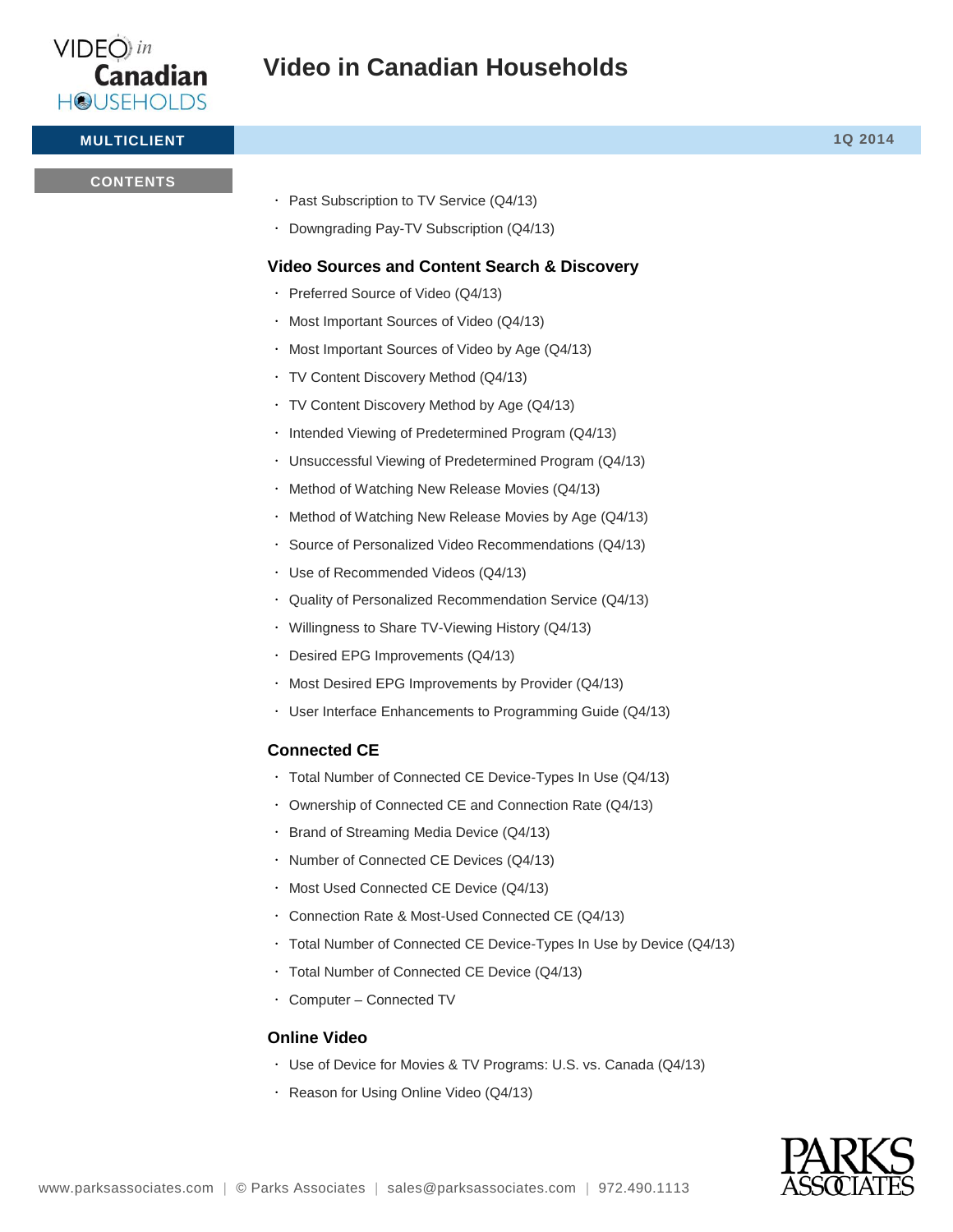

**MULTICLIENT 1Q 2014**

#### **CONTENTS**

Reason for Not Using Online Video (Q4/13)

- Difficulty in Using Online Video (Q4/13)
- Online Video Services (Q4/13)
- Online Video Consumption by Provider (Q4/13)
- Online Video Usage by Provider (Q4/13)
- Avg. Number of Video Downloads by Provider (Q4/13)
- Netflix Use & Familiarity (Q4/13)
- Length of Netflix Subscription (Q4/13)
- . Importance of Netflix Original Programming (Q4/13)
- Importance of Netflix Original Programming by Length of Subscription (Q4/13)
- Use of Unauthorized Video on Computer (Q4/13)
- Use of Unauthorized Video on TV (Q4/13)
- Use of Proxy Server for American Video Services (Q4/13)

## **Household Profile**

- Ownership of Computing and Home control Devices (2012 2013)
- Ownership of Computing and Home control Devices, cont. (2012 2013)
- CE Purchases (Q4/13)
- CE Purchases, cont. (Q4/13)
- Future Purchase Intentions (Q4/13)
- Future Purchase Intentions, cont. (Q4/13)
- Connected-Thermostat Adoption (Q4/13)
- · Home Networking Technologies (Q4/13)
- Smartphone Operation System (Q4/13)
- Retail Purchases of Set-top-box (Q4/13)
- Set-top-box Capabilities (Q4/13)

## **Additional Research from Parks Associates**